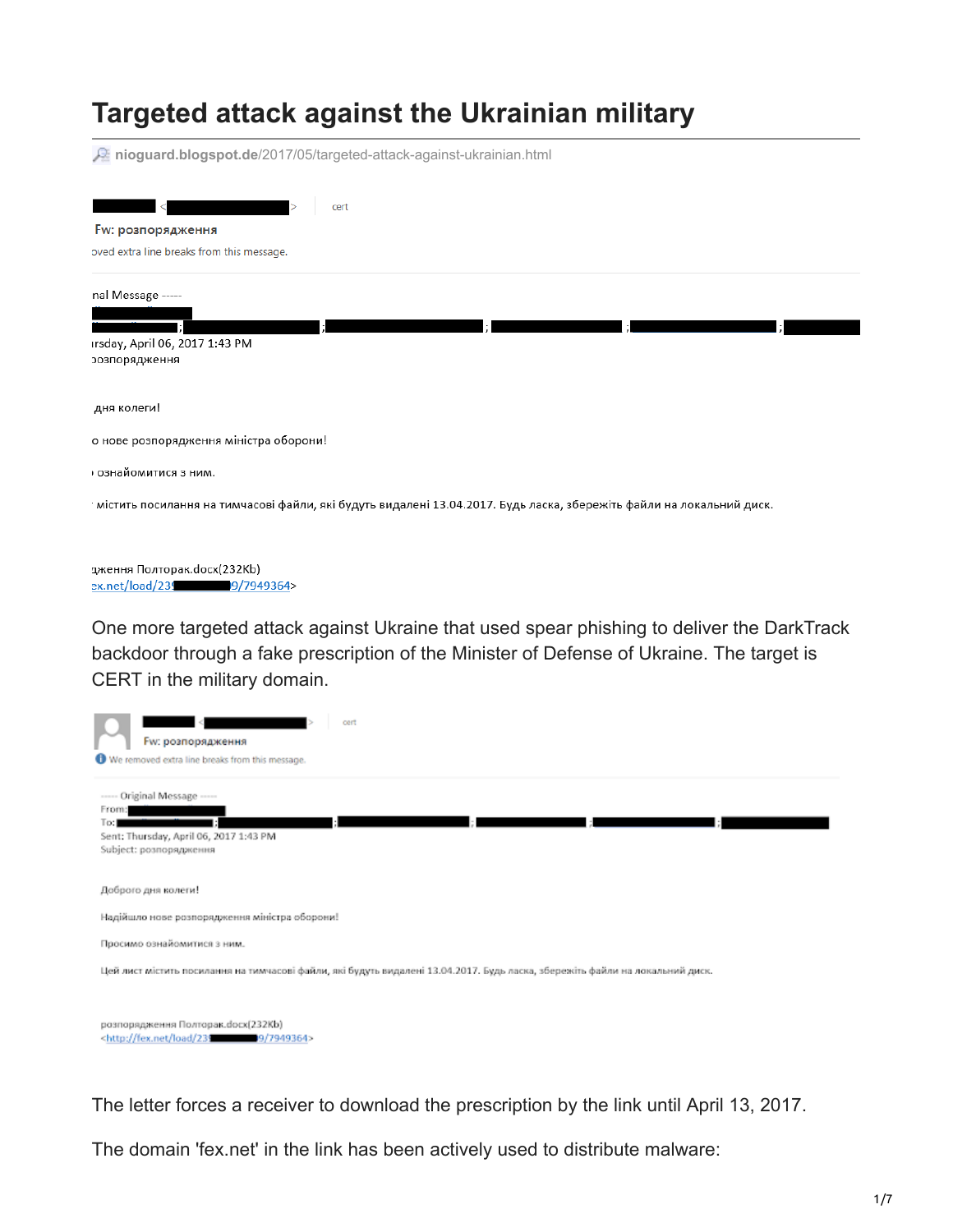| 3/64 | 2017-05-02 09:27:10 | http://fs2.fex.net/load/173 | 7/8157923/Sofs2.fex.9495999/xfire_client_2.3.exe            |
|------|---------------------|-----------------------------|-------------------------------------------------------------|
| 3/64 | 2017-05-02 09:27:03 | http://fs2.fex.net/load/239 | 9/7949364/%D1%80%D0%BE%D0%B7%D0%BF%D0%BE%D1%80              |
| 3/64 | 2017-05-02 09:26:48 | http://fs2.fex.net/get/8564 | 79959680/%D0%92%D0%BA%20%D0%B7%D0%B0%D1%80%D0%              |
| 3/65 | 2017-05-02 09:26:37 | http://fs2.fex.net/load/173 | 7/8157923/Sofs2.fex.net/get/145631437712/7635168/KMSAuto.Li |
| 2/64 | 2017-05-02 09:26:08 | http://fs2.fex.net/get/2735 | /9945234/discord plugin 1.0.9.exe                           |
| 2/64 | 2017-05-02 09:25:44 | http://fs2.fex.net/get/4427 | /9120983/xfire_clientset7/f/2008/182/6/1/inexperience_patch |
| 1/65 | 2017-05-02 09:25:06 | http://fs2.fex.net/get/2739 | //9206862/razertalk 3.0lugin.exe                            |
| 2/64 | 2017-05-02 09:24:26 | http://fs2.fex.net/load/173 | 7/8157923/Sofs2.fex.net/get/145631437712/7635168/KMSAuto.Li |
| 6/65 | 2017-05-02 09:23:07 | http://fs2.fex.net/load/783 | 3/10065547/41210412 dod.doc.exe                             |
| 1/65 | 2017-05-02 09:21:43 | https://fs2.fex.net/get/193 | 6/9495999/xfire_client_2.310.1.6%20Final.rar                |
| 1/64 | 2017-05-01 10:23:00 | http://fs2.fex.net/load/239 | 9/7949364/%D1%80%D0%BE%D0%B7%D0%BF%D0%BE%D1%80              |
| 5/65 | 2017-05-01 10:20:39 | http://fs2.fex.net/load/239 | 9/7949364/%D1%80%D0%BE%D0%B7%D0%BF%D0%BE%EF%BF              |
| 1/64 | 2017-04-30 08:49:10 | http://fs2.fex.net/load/173 | 7/8157923/Sofs2.fex.net/get/145631437712/7635168/KMSAuto.Li |
| 2/65 | 2017-04-30 08:47:43 | http://fs2.fex.net/load/676 | 9/9008939/DiscordAcces:8089/gj1jk.exe                       |

The downloaded file 'розпорядження Полторак.docx.exe' is an obfuscated .NET application (MD5: [01fb11b245a6a2525da77aebd2879dcf](https://www.virustotal.com/ru/file/e9c9c84aa83e908c0e978c5c8f9a03c665fc559ee6b9d511c911ac9abc61326c/analysis/)). It copies itself as:

c:\Documents and Settings\<USER>\Templates\winlogon.exe

And drops the clean Word document:

c:\Documents and Settings\<USER>\Local Settings\Temp\Docum.doc (MD5: b77f006667dd0a68de9c8ea30f2c80fe)

First, it executes 'C:\WINDOWS\system32\svchost.exe' and injects the Darktrack in the 'svchost.exe' process.

Then, it opens clean 'Docum.doc' to take a user's attention away. The following message is shown on execution:



Then, it opens the embedded document: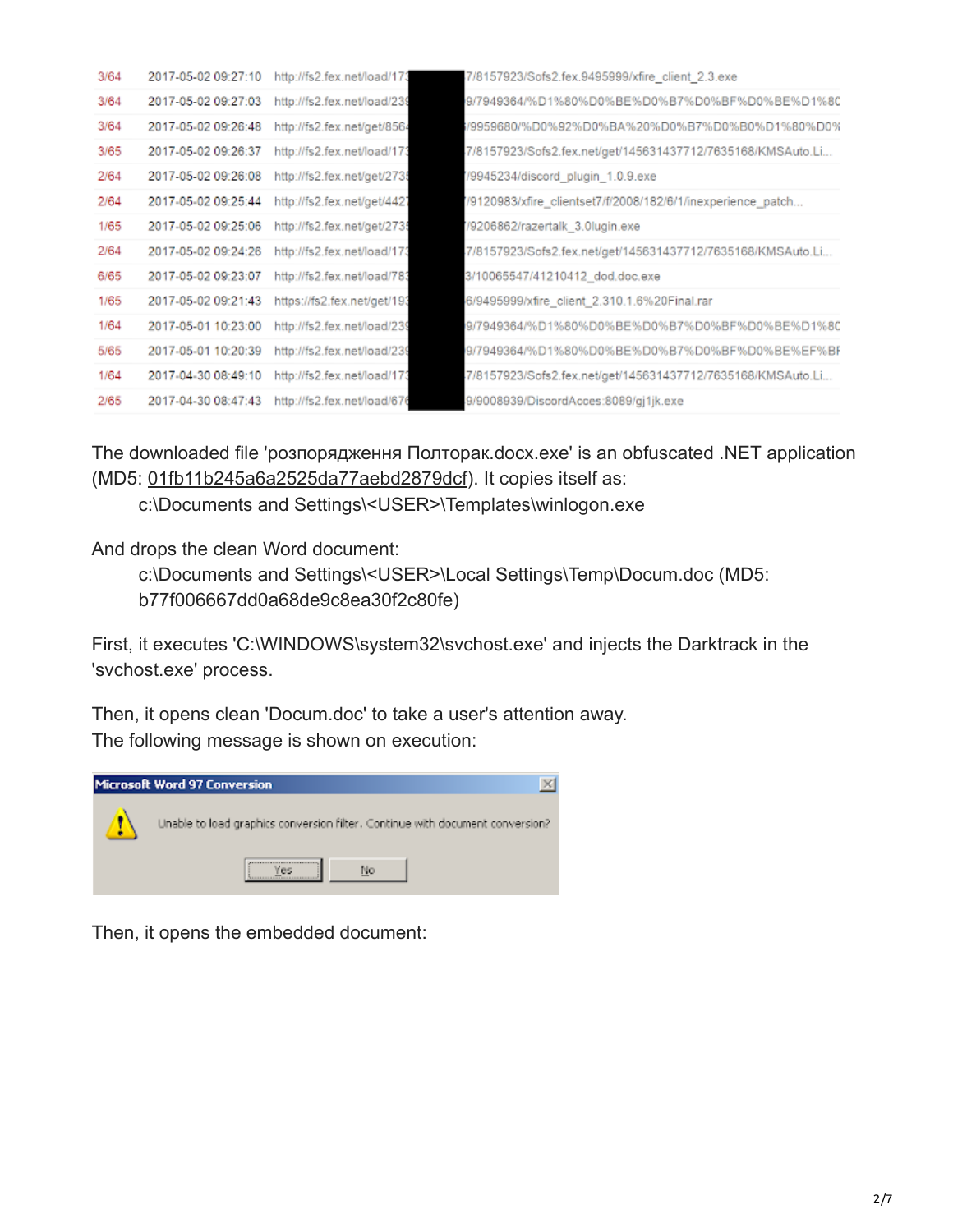

The malicious process injects the backdoor's code into the system 'svchost.exe':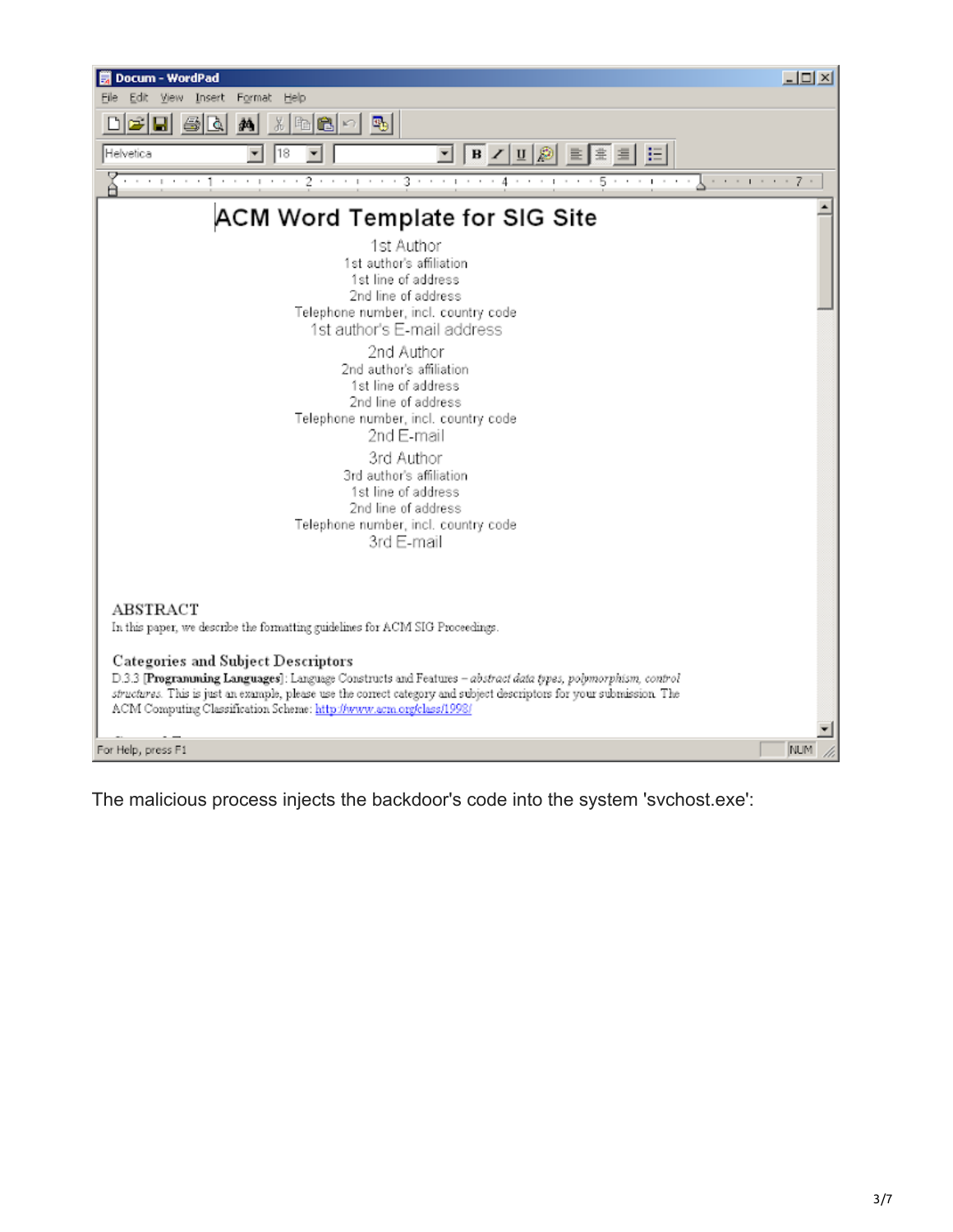| PID:1224 SVChost.exe (Injected code)<br><b>Exclusion</b>                                                                  |
|---------------------------------------------------------------------------------------------------------------------------|
| .text                                                                                                                     |
| '.itext                                                                                                                   |
| '.data                                                                                                                    |
| .idata                                                                                                                    |
| .rdata                                                                                                                    |
| @.reloc                                                                                                                   |
| B.rarc                                                                                                                    |
| kerne132.dll                                                                                                              |
| 5*000*50005 *00* 500(5*)0-5*005-*005*-00(*5)0-*500*-500-5-00-* 50-5 *0* 5-05 *-05 -*0*- 50(5 *)(* 5)                      |
| BuildImportTable: can't load library:                                                                                     |
| BuildImportTable: ReallocMemory failed                                                                                    |
| BuildImportTable: GetProcAddress failed                                                                                   |
| BTMemoryLoadLibary: BuildImportTable failed                                                                               |
| BTMemoryGetProcAddress: no export table found                                                                             |
| BTMemoryGetProcAddress: DLL doesn't export anything                                                                       |
| BTMemoryGetProcAddress: exported symbol not found                                                                         |
| $data$ . dbf                                                                                                              |
| oleaut32.dll                                                                                                              |
| advapi32.dll                                                                                                              |
| RegOpenKeyExA                                                                                                             |
| RegCloseKey                                                                                                               |
| user32.dll                                                                                                                |
| GetKeyboardType                                                                                                           |
| GetProcessHeap                                                                                                            |
| GetCPInfo                                                                                                                 |
| wacck32.dll                                                                                                               |
| 7757(7,7)                                                                                                                 |
| server.exe                                                                                                                |
| gordon6.hopto.org#PADDINGXXPADDINGPADDINGXXPADDINGPADDINGXXPADDINGPADDINGXXPADDINGPADDINGXXPADDINGPADDINGPADDINGXXPADDING |
| ADDINGXXPADDINGPADDINGXXPADDINGPADDINGXXPADDINGPADDINGXXPADDINGPADDINGXXPADDINGPADDINGXXPADDINGPADDINGXXPADDINGXXPADDI    |
| INGXXPADDINGPADDINGXXPADDINGPADDINGX                                                                                      |

The backdoor is the Darktrack remote administration tool.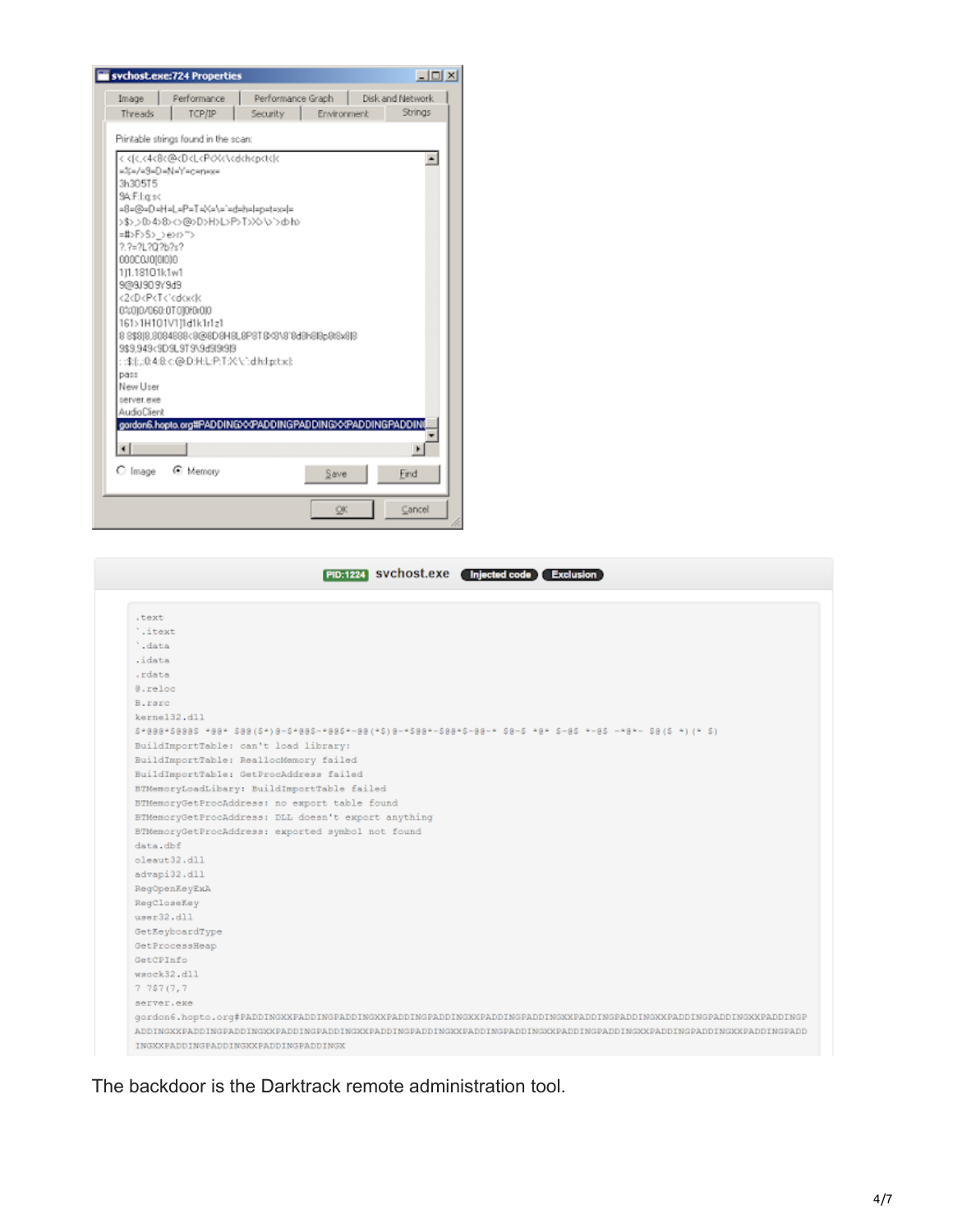**Darktrack** Remote Administrator Tool

| Darktrack Client v5 Colorful - [Connections: 0]<br>8. D. S. 67 |                   |                                                                                                                                       |        |      |                      | $\Box$ | $\times$<br>89 W |
|----------------------------------------------------------------|-------------------|---------------------------------------------------------------------------------------------------------------------------------------|--------|------|----------------------|--------|------------------|
|                                                                |                   | Connections & Offine Users <b>Thumbnal Desktops</b> $\frac{104}{6}$ Auto Tasks $\frac{103}{100}$ Client Settings <b>Y</b> Maps Viewer |        |      |                      |        |                  |
|                                                                |                   |                                                                                                                                       |        |      |                      |        |                  |
| Connection Actions                                             | Socket Actions    |                                                                                                                                       |        |      |                      |        |                  |
| Username                                                       | <b>IP Address</b> |                                                                                                                                       | Action | Time | <b>Last Activity</b> |        |                  |

The client connects to the C&C's 1515 port.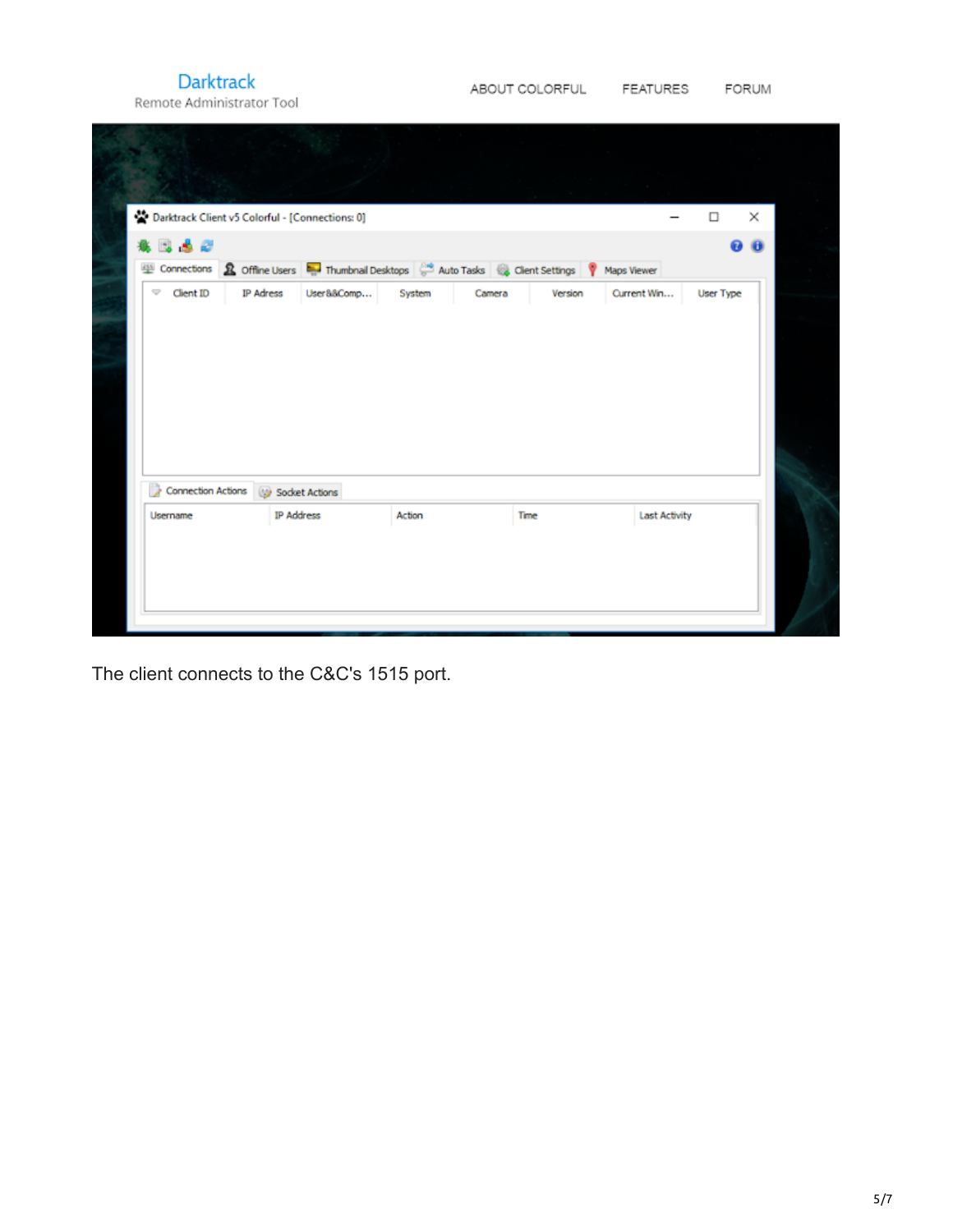|                   | sychost.exe:724 Properties |                                      |                                       |  | $\Box$ ulxi |  |
|-------------------|----------------------------|--------------------------------------|---------------------------------------|--|-------------|--|
| Image             | Performance                |                                      | Performance Graph<br>Disk and Network |  |             |  |
| Threads           | TCP/IP                     | Security                             | Environment                           |  | Strings     |  |
| Resolve addresses |                            |                                      |                                       |  |             |  |
| $P_{11}$ $A$      | Local Address              | Remote Addr                          | State                                 |  |             |  |
| TCP               | localhost:1059             | 1515                                 | ESTABLISHED                           |  |             |  |
|                   |                            |                                      |                                       |  |             |  |
|                   |                            |                                      |                                       |  |             |  |
|                   |                            |                                      |                                       |  |             |  |
|                   |                            |                                      |                                       |  |             |  |
|                   |                            |                                      |                                       |  |             |  |
|                   |                            |                                      |                                       |  |             |  |
|                   |                            |                                      |                                       |  |             |  |
|                   |                            |                                      |                                       |  |             |  |
|                   |                            |                                      |                                       |  |             |  |
|                   |                            |                                      |                                       |  |             |  |
|                   |                            |                                      |                                       |  |             |  |
|                   |                            |                                      |                                       |  |             |  |
|                   |                            |                                      |                                       |  |             |  |
|                   |                            |                                      |                                       |  |             |  |
|                   |                            |                                      |                                       |  |             |  |
|                   |                            | Thread stack at time port was opened |                                       |  | Stack.      |  |
|                   |                            |                                      |                                       |  |             |  |
|                   |                            |                                      | QK.                                   |  | Cancel      |  |

The Darktrack client uses the proxy service 'hopto.org' to connect to the attacker's C&C. gordon6.hopto.org has been resolved to the following IPs:

95.46.151.68 62.76.106.236 92.38.37.15

All of the IPs are located at one place in Russia.